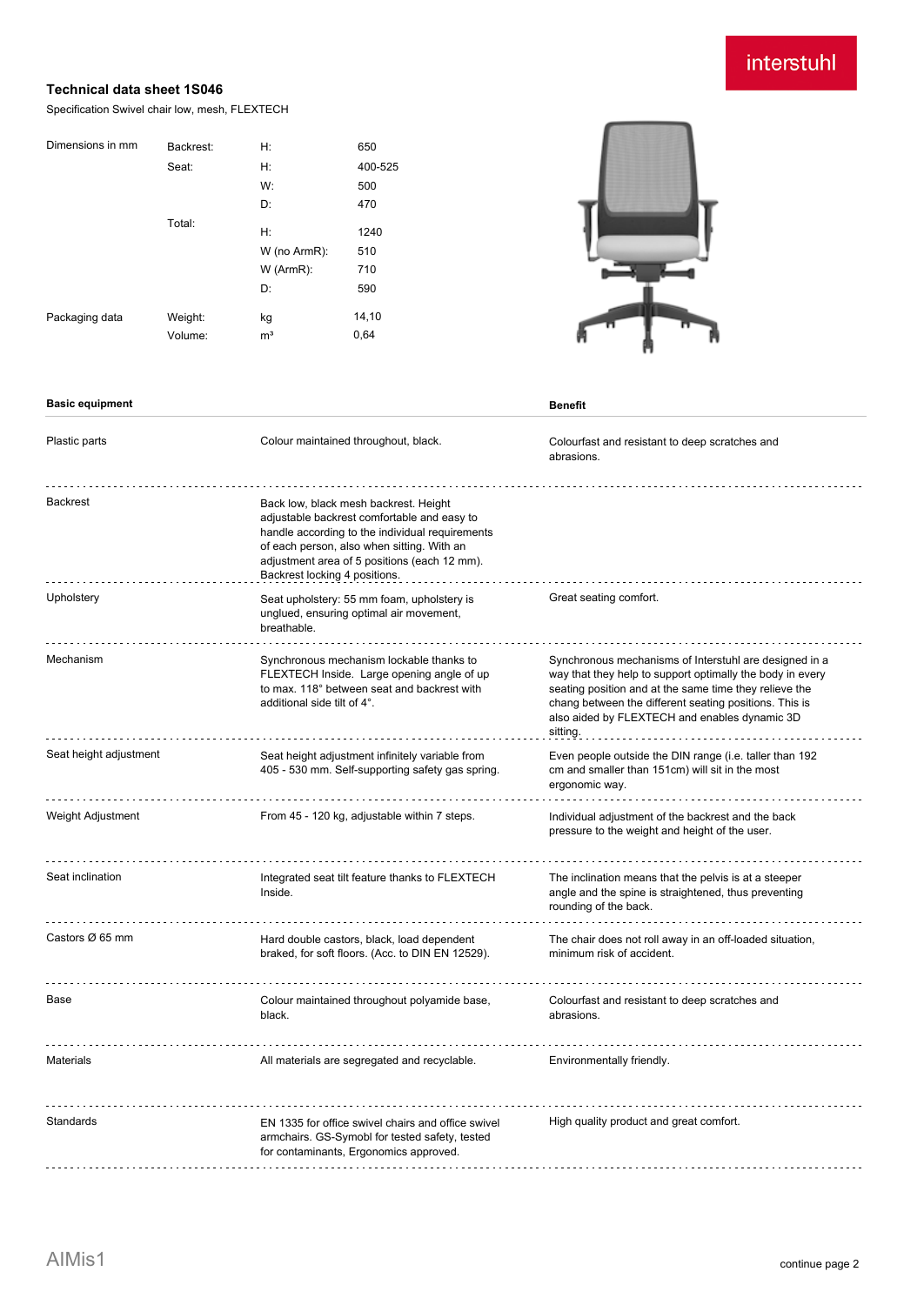## interstuhl

#### **Technical data sheet 1S046**

Specification Swivel chair low, mesh, FLEXTECH

| Dimensions in mm    | Backrest: | H:                                                                                                                                                                                                                                                         | 650                                    |                                                                   |
|---------------------|-----------|------------------------------------------------------------------------------------------------------------------------------------------------------------------------------------------------------------------------------------------------------------|----------------------------------------|-------------------------------------------------------------------|
|                     | Seat:     | H:                                                                                                                                                                                                                                                         | 400-525                                |                                                                   |
|                     |           | W:                                                                                                                                                                                                                                                         | 500                                    |                                                                   |
|                     |           | D:                                                                                                                                                                                                                                                         | 470                                    |                                                                   |
|                     | Total:    | H:                                                                                                                                                                                                                                                         | 1240                                   |                                                                   |
|                     |           | W (no ArmR):                                                                                                                                                                                                                                               | 510                                    |                                                                   |
|                     |           | $W$ (ArmR):                                                                                                                                                                                                                                                | 710                                    |                                                                   |
|                     |           | D:                                                                                                                                                                                                                                                         | 590                                    |                                                                   |
| Packaging data      | Weight:   | kg                                                                                                                                                                                                                                                         | 14, 10                                 |                                                                   |
|                     | Volume:   | m <sup>3</sup>                                                                                                                                                                                                                                             | 0,64                                   |                                                                   |
| Certification       |           | Quality management system DIN EN ISO<br>9001:2008, VO (EG) No. 1221/2009 (EMAS),<br>Environmental management system DIN EN<br>ISO 14001:2009, OHSAS, EcoVadis gold,<br>Commitment to sustainability. Quality Office,<br>Blue Angel. Bifma e3 level Platin. |                                        | High quality product.                                             |
| Warranty and return |           | recycling guarantee.                                                                                                                                                                                                                                       | 10 years warranty. Complete return and | Exchange of parts free of charge within the guaranteed<br>period. |
|                     |           |                                                                                                                                                                                                                                                            |                                        |                                                                   |

Disassembly instructions are available upon request for any interstuhl product